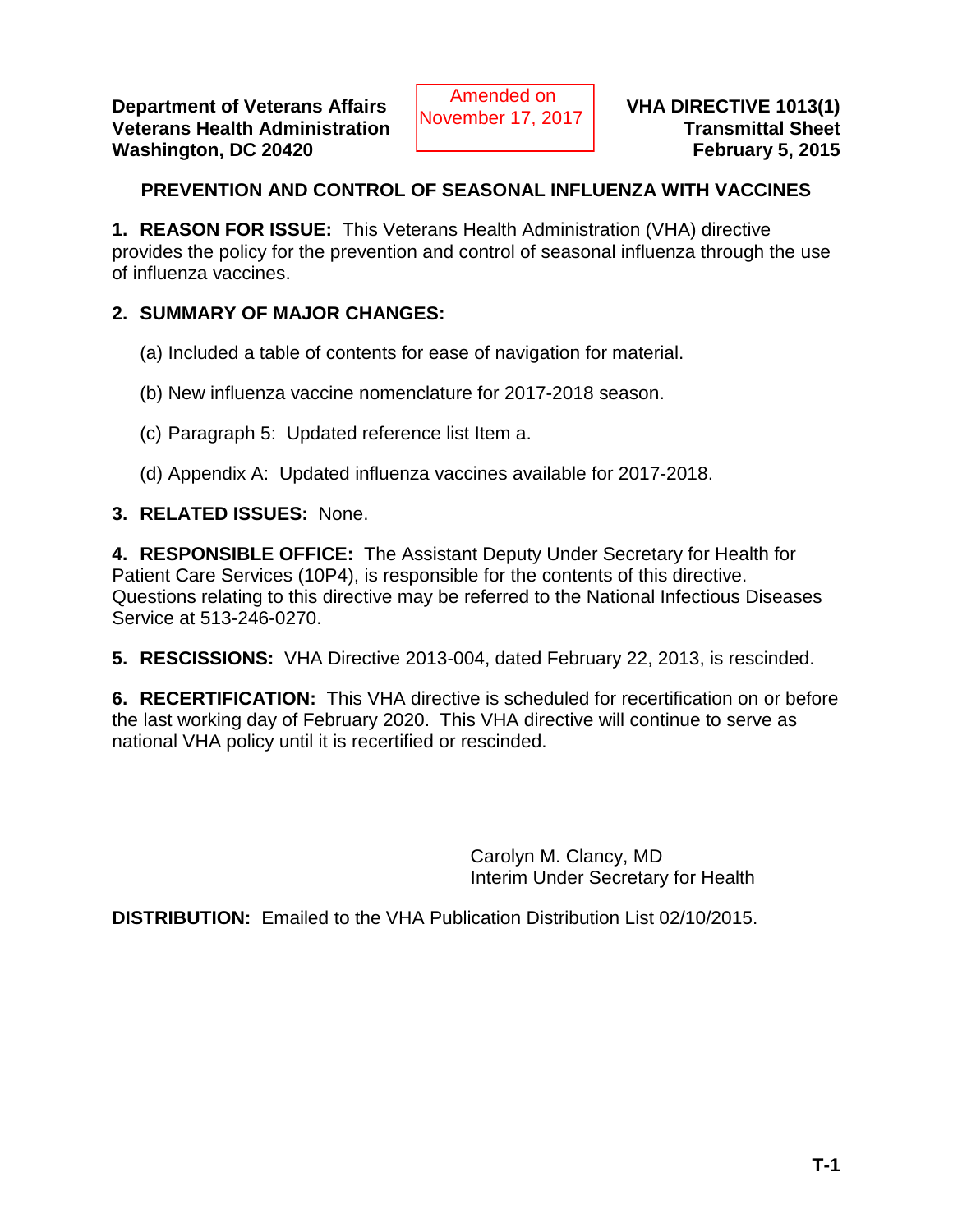# **CONTENTS**

# **PREVENTION AND CONTROL OF SEASONAL INFLUENZA WITH VACCINES**

| <b>APPENDIX A</b> |                                                                   |  |
|-------------------|-------------------------------------------------------------------|--|
|                   | INFLUENZA VACCINE AND ANTIVIRAL MEDICATIONS WITH ACTIVITY AGAINST |  |
|                   | <b>APPENDIX B</b>                                                 |  |
|                   |                                                                   |  |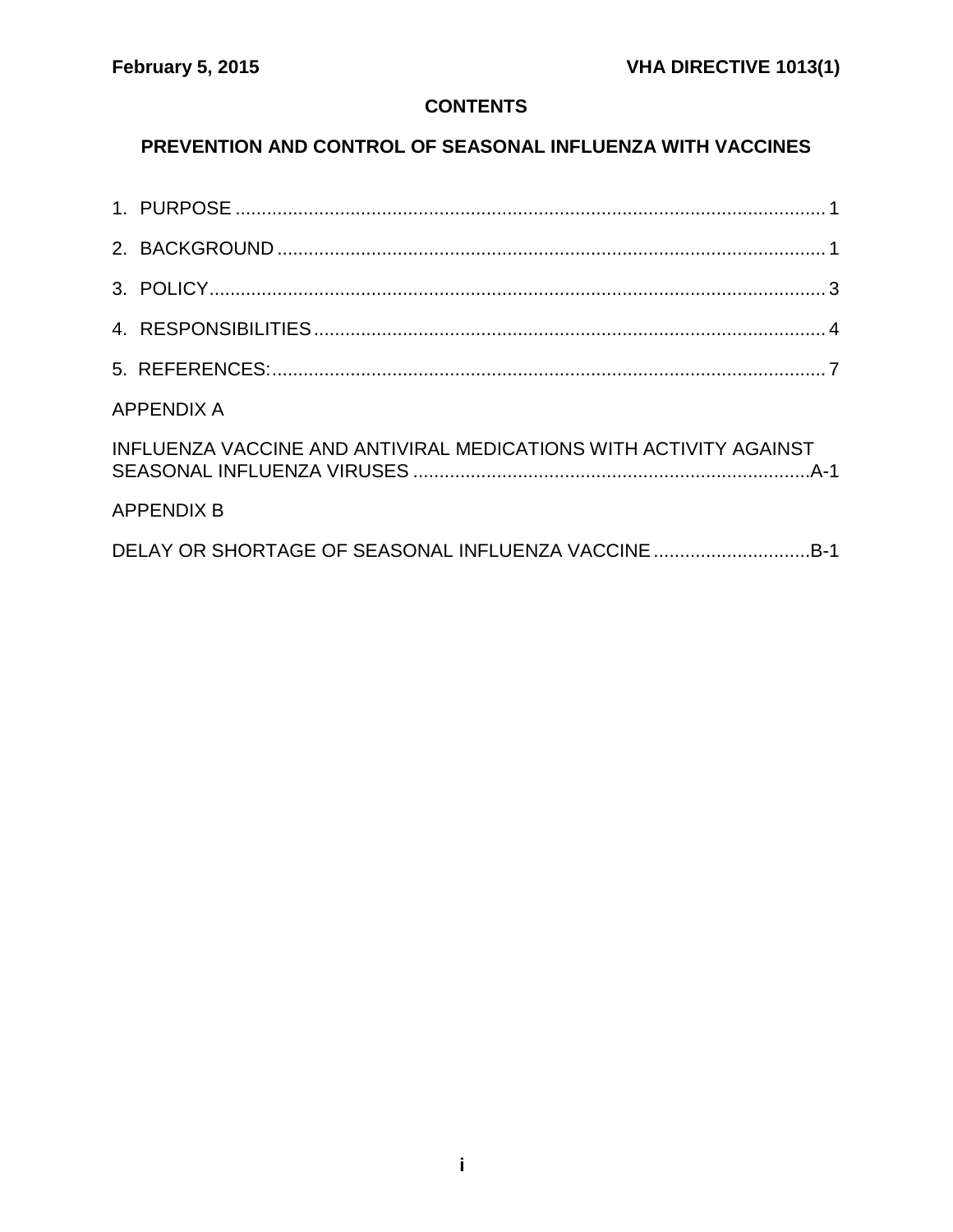### **PREVENTION AND CONTROL OF SEASONAL INFLUENZA WITH VACCINES**

# <span id="page-2-0"></span>**1. PURPOSE**

This Veterans Health Administration (VHA) directive provides policy for the prevention and control of seasonal influenza through the use of influenza vaccines. **AUTHORITY:** Title 38 United States Code (U.S.C.) 1701(6)(D), (9)(F), and (K), 1704, and 1712(e).

# <span id="page-2-1"></span>**2. BACKGROUND**

a. The influenza vaccination program is an essential component of the Department of Veterans Affairs (VA) health promotion and disease prevention programs. Influenza is a cause of substantial morbidity and mortality in the United States (U.S.). Influenza vaccination is the most effective way to primarily protect against the disease and resultant complications. Vaccination also reduces the risk of transmitting influenza to family members, visitors, other patients, coworkers, and to health care personnel. VHA has made influenza vaccination a priority. The influenza vaccine for seasonal influenza is a safe and cost-effective means for preventing and controlling influenza.

*NOTE: The term health care personnel (HCP) is broadly defined as all paid and unpaid persons working in healthcare settings who have the potential for exposure to infectious materials. This definition of HCP includes a range of those directly, indirectly, or not involved in patient care who have the potential for transmitting influenza to patients, other HCP, and others. Influenza vaccination rates of Veteran patients are monitored in the VA performance measurement system.* 

b. Since influenza viruses are always changing, each year's influenza vaccine is formulated to protect from the influenza viruses most likely to cause disease that year. Influenza A and B are the two types of influenza viruses that cause seasonal influenza, typically during the fall or winter months. The trivalent influenza vaccine formulations contain two influenza A virus strains and one influenza B virus strain, while quadrivalent influenza vaccine formulations contain the same strains as trivalent vaccines, also contain a second B virus strain.

c. Each year the National Center for Health Promotion and Disease Prevention (NCP), VHA Office of Patient Care Services collaborates with appropriate offices and programs within VA Central Office as described in VHA Handbook 1120.05, Coordination and Development of Clinical Preventive Services, to produce and post a VHA Clinical Preventive Services Guidance Statement on Seasonal Influenza Immunization. This Guidance Statement is a clinical resource to VHA staff for the care of adult Veteran patients. It is available from the Guidance Statement home page which can be found at http://vaww.prevention.va.gov/Guidance on Clinical Preventive Services.asp (navigate to current year's Influenza Immunization Guidance Statement from this page). *NOTE: This is an internal VA Web site that is not available to the public.*

d. Influenza vaccine abbreviations were revised in 2013 by the Advisory Committee on Immunization Practices (ACIP) based on the additional available vaccines. The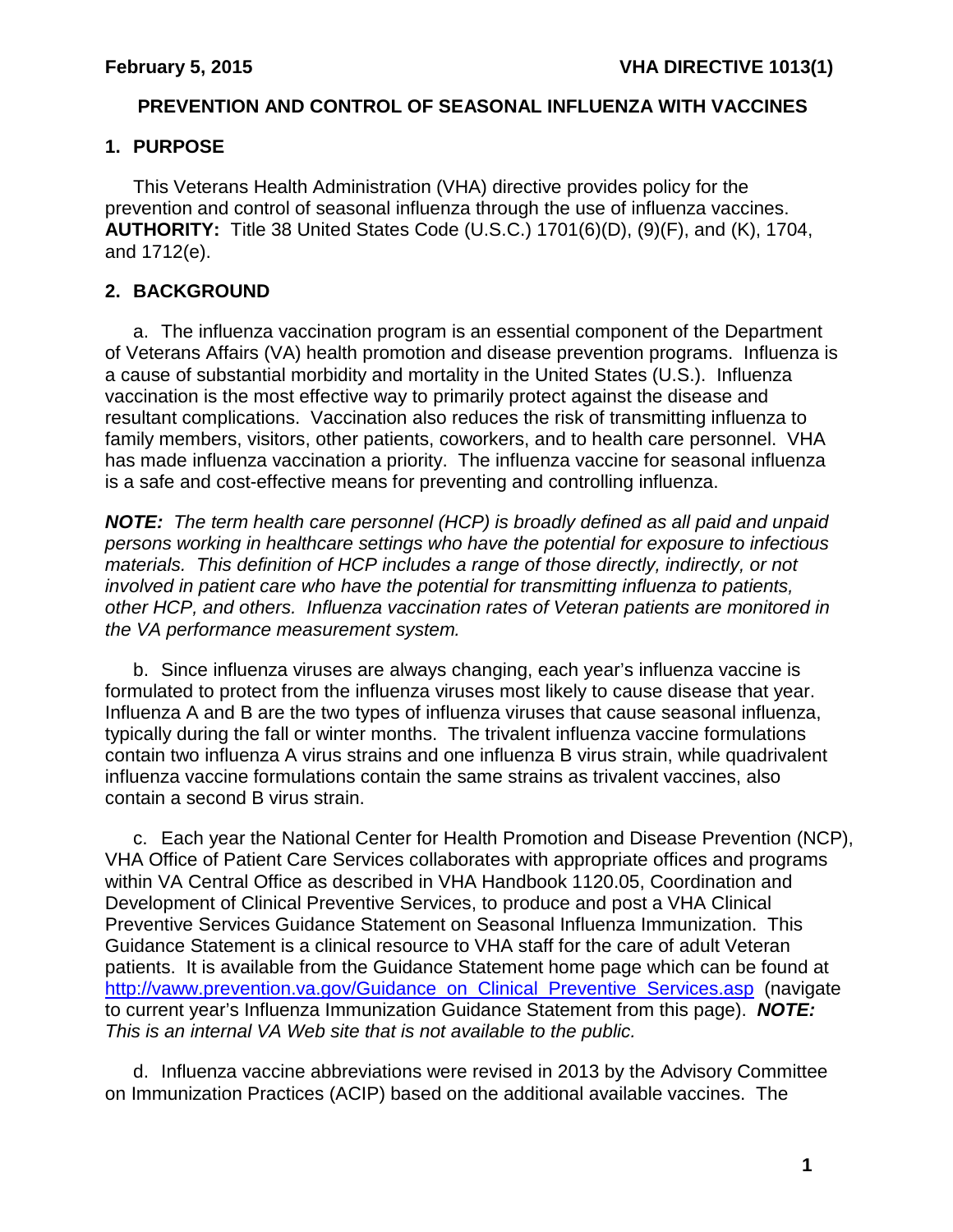revisions are as follows: The former abbreviation TIV (Trivalent Inactivated Influenza Vaccine, previously used for inactivated influenza vaccines) has been replaced with the abbreviation IIV (Inactivated Influenza Vaccine). IIVs as a class will include egg-based and cell culture-based trivalent inactivated influenza vaccines (IIV3) and egg-based quadrivalent inactivated influenza vaccine (IIV4). Recombinant hemagglutinin influenza vaccine (RIV) is available as a trivalent formulation (RIV3). Live-attenuated influenza vaccine (LAIV) is available as a quadrivalent formulation (LAIV4). LAIV, IIV and RIV denote vaccine categories; numeric suffix specifies the number of antigens in the vaccine. When necessary to refer specifically to cell culture-based vaccine, the prefix "cc" is used (e.g., "ccIIV3").

e. Effective November 12, 2013, all vaccines against seasonal influenza (except trivalent influenza vaccines, which are already covered) became covered vaccines under the National Vaccine Injury Compensation Program (VICP) and have been added to the Vaccine Injury Table that lists the vaccines covered under VICP. As required by Federal law under the National Childhood Vaccine Injury Act (codified at 42 U.S.C. 300aa-1 to 300aa-34), all health care providers who administer any vaccine covered by the VICP must provide a copy of the relevant current edition of vaccine information materials, specifically Vaccine Information Statements (VIS) prior to administration of each dose of the vaccine.

(1) VISs are developed by the Centers for Disease Control and Prevention (CDC). The VIS for IIV, which covers influenza vaccines given by injection with a needle, and the VIS for LAIV are available in several languages. The VIS, in English, for IIV is available from the CDC Web site at <http://www.cdc.gov/vaccines/hcp/vis/vis-statements/flu.html> and the VIS, in English, for LAIV is available at [http://www.cdc.gov/vaccines/hcp/vis/vis](http://www.cdc.gov/vaccines/hcp/vis/vis-statements/flulive.html)[statements/flulive.html.](http://www.cdc.gov/vaccines/hcp/vis/vis-statements/flulive.html) *For the 2017-18 influenza season, the Advisory Committee on Immunization Practices (ACIP) does not recommend the use of LAIV.*

(2) The appropriate VIS must be provided to the parent or legal representative of any child to whom the provider intends to administer such vaccine, and to any adult or legal representative of any adult to whom the provider intends to administer such vaccine.

(3) The materials must be supplemented with visual presentations or oral explanations, as appropriate. *NOTE: If the Food and Drug Administration (FDA) approves any updated licensing for any of the influenza vaccine products, any new or interim VIS need to be used as soon as available from the CDC.*

f. The immunization standard for long-term care facilities from the Department of Health and Human Services, Centers for Medicare and Medicaid Services became effective October 7, 2005. Participating Medicare and Medicaid long-term care facilities are required to offer each resident immunization against influenza annually, as well as lifetime immunization against pneumococcal disease.

(1) For the influenza vaccine, the standard requires: education for the resident or legal representative regarding benefits and potential side effects prior to the annual offering of the vaccine; the right of the resident or legal guardian to refuse vaccination; and the pertinent documentation in the electronic health record. If further clarification is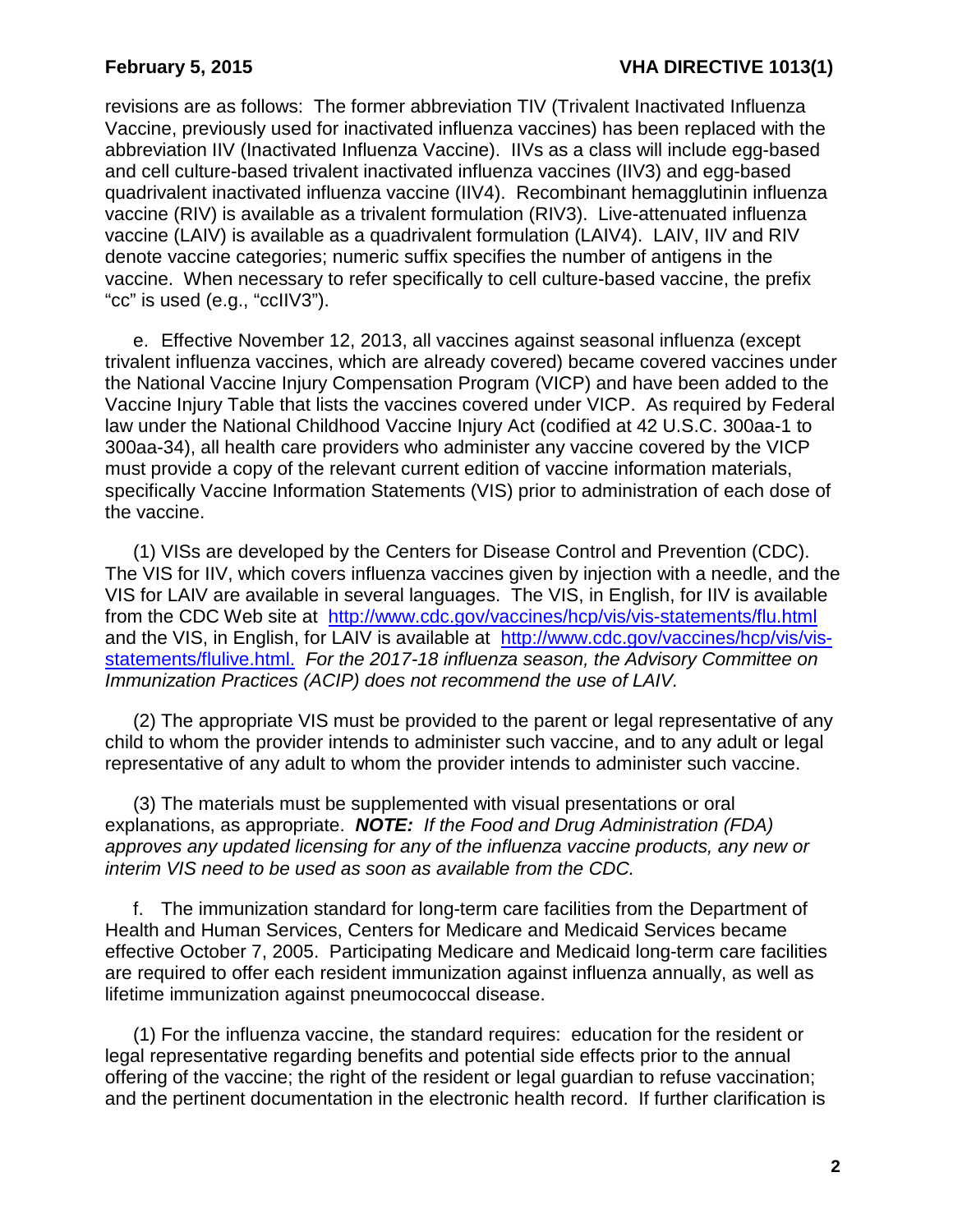needed regarding informed consent for clinical treatments and procedures, see VHA Handbook 1004.01, Informed Consent for Clinical Treatments and Procedures, located at [http://vaww1.va.gov/vhapublications/ViewPublication.asp?pub\\_ID=2055.](http://vaww1.va.gov/vhapublications/ViewPublication.asp?pub_ID=2055) *NOTE: This is an internal VA Web site that is not available to the public.*

(2) Documentation must show that specific education was provided, that the resident either received influenza vaccine or did not receive the vaccine, and whether a refusal was due to medical contraindications.

g. For hospital and long-term care programs, The Joint Commission has revised and expanded the elements of performance for Infection Control Standard IC.02.04.01 pertaining to influenza vaccination for independent practitioners and staff effective July 1, 2012. The standard continues to call for an annual influenza vaccination program that is offered to licensed independent practitioners; education of these individuals concerning influenza vaccine, non-vaccine control and prevention measures, diagnosis, transmission, and impact of influenza; and providing influenza vaccination at sites accessible to these individuals. The revisions and new elements of performance are:

(1) Infection control plan to include goal of improving influenza vaccination rates.

(2) Set incremental influenza vaccination goals, consistent with achieving the 90 percent rate established in the national influenza initiative for 2020 and the 90 percent target for influenza vaccination goals established in the U.S. Department of Health and Human Services Healthy People 2010 initiative.

(3) Have a written description of the methodology to determine influenza vaccination rates.

(4) Annually evaluate reasons given for declining the influenza vaccination.

(5) Improve vaccination rates toward the established 2020 goal of 90 percent at least annually.

(6) Provide influenza vaccination rate data to key stakeholders.

*NOTE: VA recognizes the importance of HCP influenza vaccination as part of a multifaceted strategy to mitigate the impact of influenza on Veterans, VA HCP, visitors, and family members, and strongly encourages VA HCP to get vaccinated for influenza.*

# <span id="page-4-0"></span>**3. POLICY**

It is VHA policy to have an annual influenza vaccination program for the prevention and control of seasonal influenza. NOTE: Though this program is based on annual influenza vaccination recommendations of the CDC Advisory Committee on Immunization Practices (ACIP) as published in the Morbidity and Mortality Weekly Report (MMWR), it is necessary to comply with The Joint Commission Standard IC.02.04.01 and VHA National Center for Health Promotion and Disease Prevention Guidance Statements on Clinical Preventive Services-Immunizations.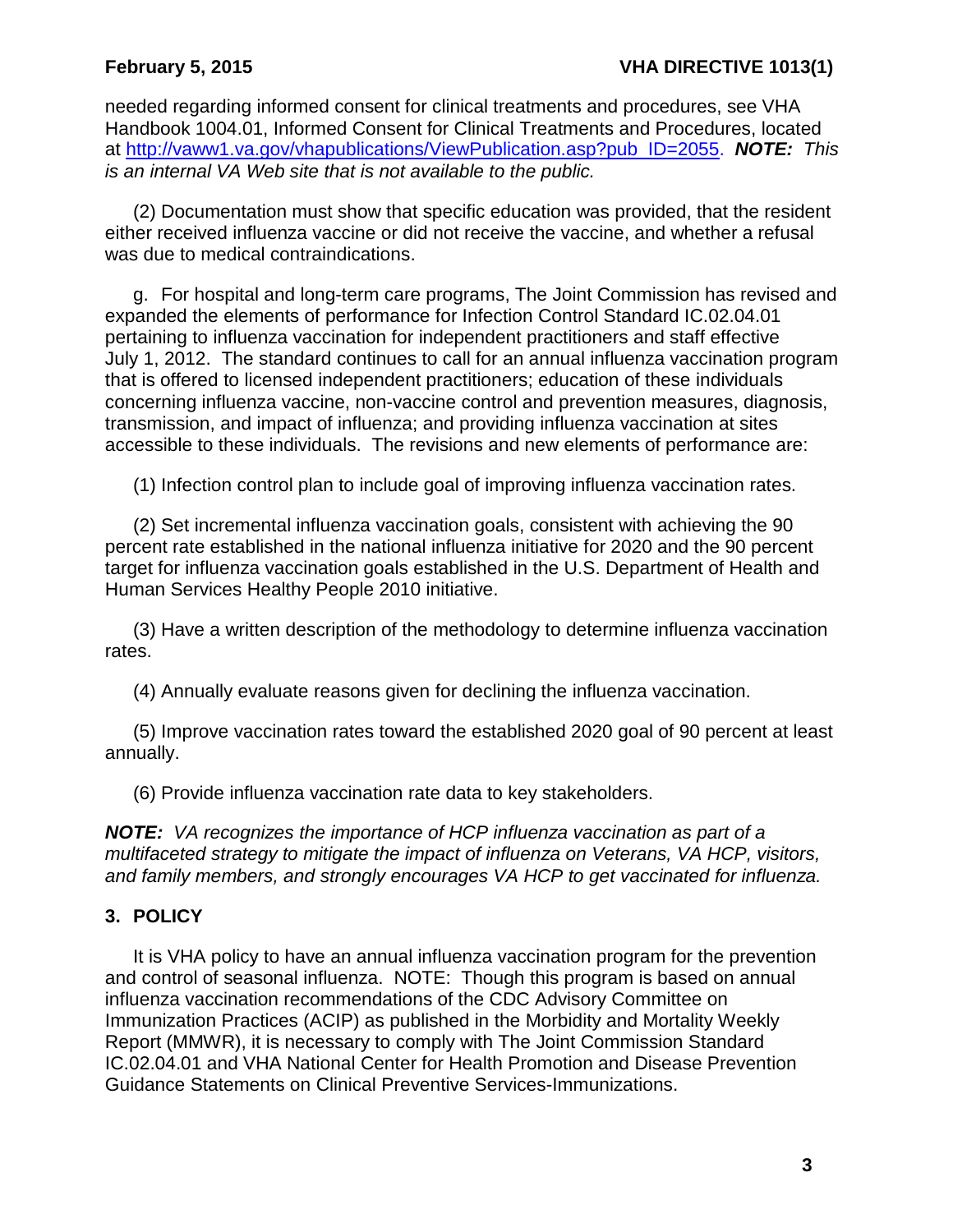# <span id="page-5-0"></span>**4. RESPONSIBILITIES**

The VA medical facility Director is responsible for ensuring that the:

a. **Influenza Vaccination Program is Implemented.** An influenza vaccination program is implemented in accordance with this directive, applicable updates from CDC, and any Seasonal Influenza Vaccine Advisories from the Office of the Under Secretary for Health.

b. **Targeted Populations are Covered.** The influenza vaccination program must cover all persons aged 6 months or greater in the patient population served by the VA medical facility, and must cover HCP covered by the VA medical facility.

*Note: An annual influenza vaccination program must be developed and implemented at each VA medical facility for HCP. The definition of HCP includes a range of those directly, indirectly, or not involved in patient care who have the potential for transmitting influenza to patients, other HCP, and others.*

c. **Appropriate Influenza Vaccines are Used.** Appropriate influenza vaccines and antiviral medications with activity against influenza viruses are to be used for those covered by the facility's influenza vaccination program (see Appendix A).

d. **Documentation is Ensured.** Documentation requirements must be met, to include:

## (1) **Patient Consent and Documentation.**

(a) All persons receiving influenza vaccines must receive information about the vaccine and be given a copy of the most current and appropriate VIS (VIS for IIV or VIS for LAIV) prior to administration of the vaccine.

(b) The practitioner who has primary responsibility for the patient, or the person who will perform the procedure must:

**1.** Explain in a language that is understandable to the patient, or personal representative:

a. The nature of the procedure.

- b. Expected benefits.
- c. Reasonably foreseeable associated risks.
- d. Complications or side effects.
- e. Reasonable and available alternatives.
- f. Anticipated results if influenza vaccine is not given.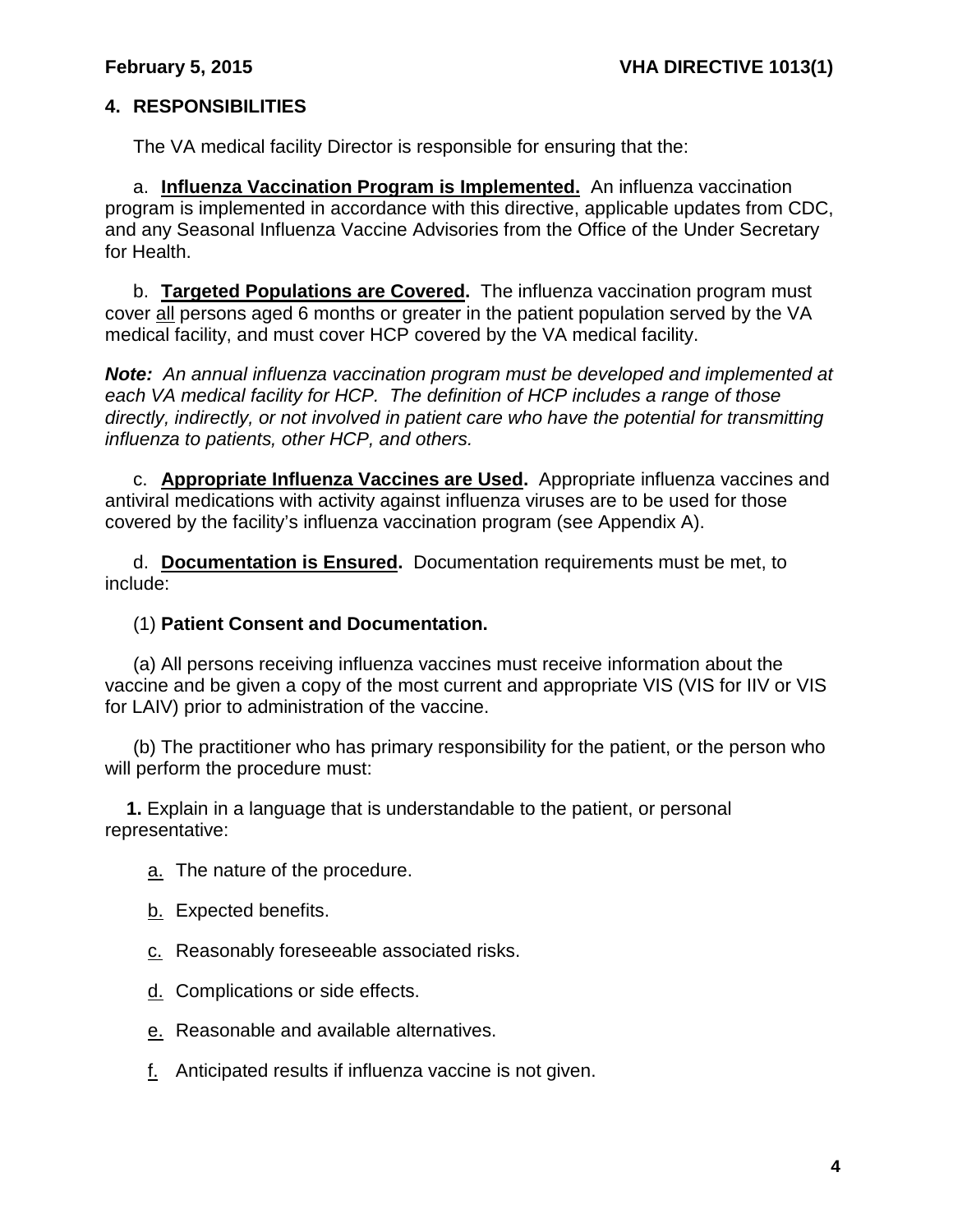g. Ensure the patient has no allergies to the vaccine or components of the vaccine.

**2.** Document the non-signature informed consent process in the electronic health record. Documentation must include all the following:

a. Date of administration of the vaccine.

- b. Lot number.
- c. Manufacturer.

d. Dose, route and site of vaccine administration.

e. Name and title of the individual administering the vaccine.

f. Specific CDC VIS provided, indicating the edition date of the material and the date the VIS was provided.

g. Type of vaccine given (e.g. inactivated influenza vaccine-trivalent, inactivated influenza vaccine-quadrivalent, live attenuated influenza vaccine, etc.).

(c) In order to obtain accurate data, it is critical that administration of influenza vaccine to patients be recorded correctly into the electronic health record. For recording the administration of influenza vaccine, use the Current Procedural Terminology (CPT) codes that are specified by CDC in their code set tables located at [http://www2a.cdc.gov/vaccines/iis/iisstandards/vaccines.asp?rpt=cpt.](http://www2a.cdc.gov/vaccines/iis/iisstandards/vaccines.asp?rpt=cpt)

(d) A signed consent for administration of seasonal influenza vaccine to Veteran patients is not required.

# (2) **HCP Consent and Documentation.**

(a) Any HCP who receives an influenza vaccine from VA must receive information about the vaccine (i.e., CDC's VIS). The information, explained in terms the HCP understands, is to include:

**1.** The nature of the procedure.

- **2.** Expected benefit.
- **3.** Reasonably foreseeable associated risks.
- **4.** Complications or side effects.
- **5.** Reasonable and available alternatives.
- **6.** Anticipated results if influenza vaccine is not given.

**7.** Information for HCP regarding allergies to the vaccine or components of the vaccine.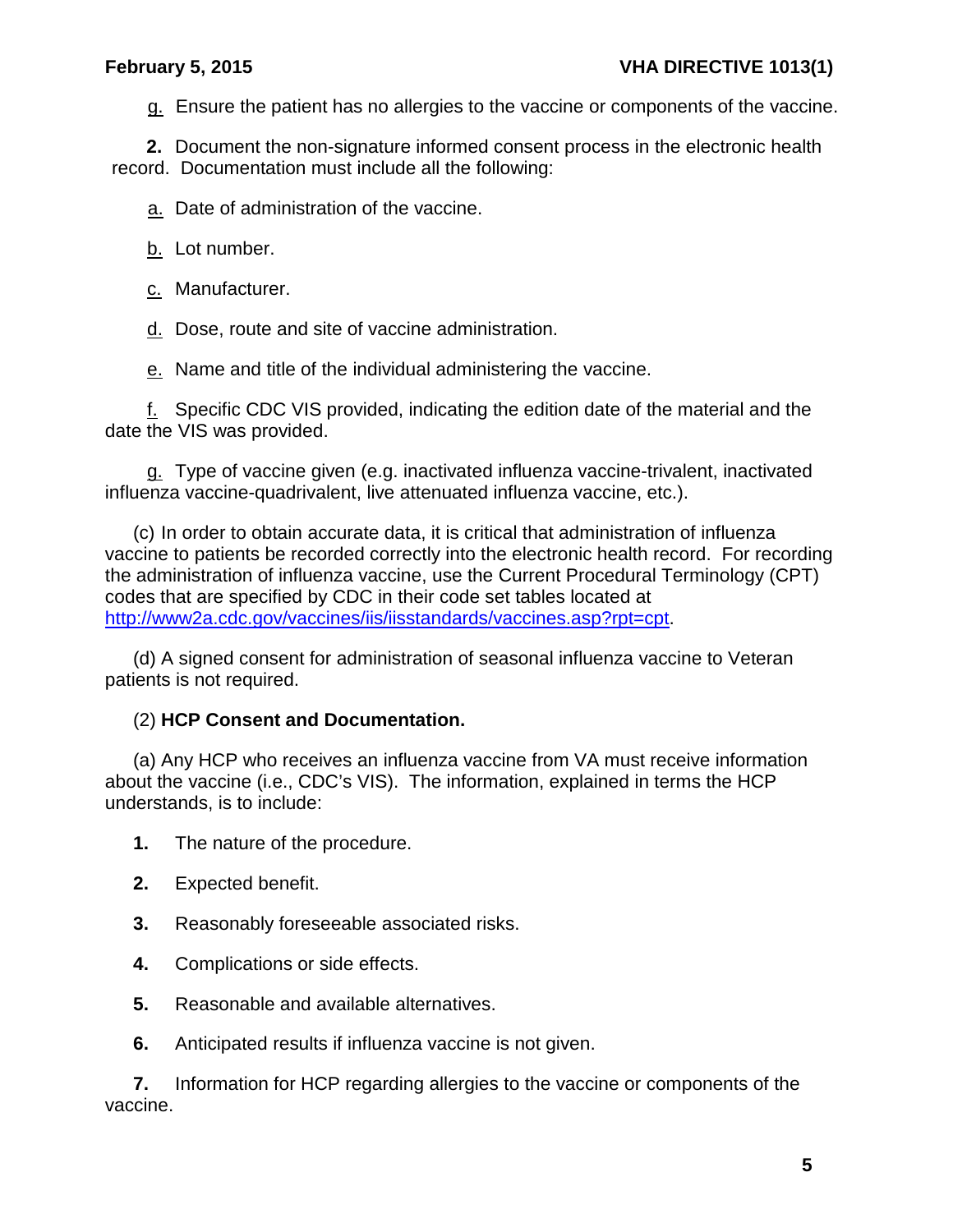(b) Documentation must include the:

**1.** Type of vaccine given (e.g. inactivated influenza vaccine-trivalent, inactivated influenza vaccine-quadrivalent, live attenuated influenza vaccine, etc.).

**2.** Date of administration of the vaccine.

- **3.** Lot number and expiration date.
- **4.** Manufacturer.
- **5.** Dose (volume and units), route and site of vaccine administration.
- **6.** Non-signature informed consent process.

**7.** Name and title of the individual administering the vaccine.

**8.** Specific CDC VIS provided, indicating the edition date of the material and date the VIS was provided.

(c) Occupational Health staff and other VHA staff administering the influenza vaccine on behalf of Occupational Health to VA HCP must document vaccination in the Occupational Health Record System (OHRS). Documentation and maintenance of HCP health records concerning influenza vaccine must be in accordance with:

**1.** VA Handbook 5019, Employee Occupational Health Services, located at [http://vaww1.va.gov/vapubs/viewPublication.asp?Pub\\_ID=227&FType=2.](http://vaww1.va.gov/vapubs/viewPublication.asp?Pub_ID=227&FType=2) *NOTE: This is an internal VA Web site that is not available to the public.*

**2.** VHA Directive 7716Occupational Health Record-Keeping System, located at [http://www1.va.gov/vhapublications/ViewPublication.asp?pub\\_ID=2505.](http://www1.va.gov/vhapublications/ViewPublication.asp?pub_ID=2505) *NOTE: This is an internal VA Web site that is not available to the public. Provision of influenza vaccine to HCP will be at no expense to these individuals.*

(d) A signed consent for administration of seasonal influenza vaccine to HCP is not required.

e. **Adverse Events are Reported.** Adverse events related to drug products and vaccines must be reported appropriately to the VA Adverse Drug Event Reporting System (VA ADERS) at [http://vaww.apps.cmop.va.gov/medsafe\\_portal/index.asp.](http://vaww.apps.cmop.va.gov/medsafe_portal/index.asp) *NOTE: This is an internal VA Web site that is not available to the public.*

(1) All adverse events related to vaccines must be reported to the FDA and CDC Vaccine Adverse Event Reporting System (VAERS) program through VA ADERS. The Vaccine Adverse Event Report submitted in VA ADERS will then be faxed directly to the FDA and CDC from VA ADERS.

(2) An adverse event, related to voluntary participation, in an employee annual influenza vaccination program is not a work-related Occupational Safety and Health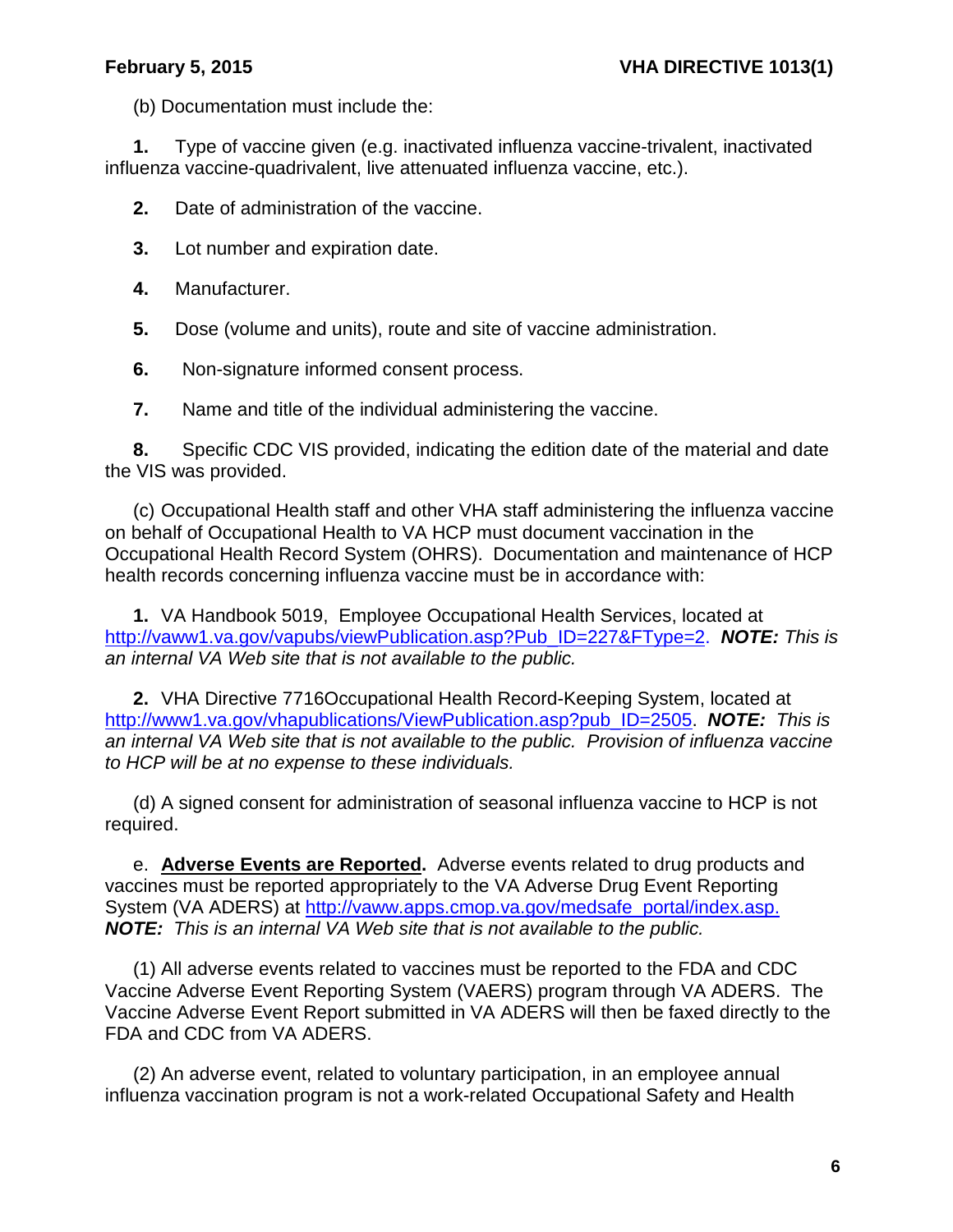Administration (OSHA) recordable event. This exclusion does not affect eligibility for Office of Workers' Compensation Programs (OWCP) claims.

g. **Necessary Procedures are in Place if There is an Influenza Vaccine Delay or Shortage.** If an influenza vaccine delay or a shortage occurs, prioritization plans for influenza vaccine must be developed at the local facility level. Vaccination efforts are to focus on targeted groups as identified in Appendix B. If there is a continued national influenza vaccine delay or shortage, the prioritization plans developed at the local facility level may need to be altered to be in alignment with applicable CDC updates and VHA communications from the Under Secretary for Health (10), Principal Deputy Under Secretary for Health (10A), or Deputy Under Secretary for Health for Operations and Management (10N) through Influenza Vaccine Advisories.

# <span id="page-8-0"></span>**5. REFERENCES:**

a. CDC. "Prevention and Control of Seasonal Influenza with Vaccines: Recommendations of the Advisory Committee on Immunization Practices (ACIP) – United States, 2017-2018 Influenza Season," MMWR. Vol. 66(2); August 25, 2017. [https://www.cdc.gov/mmwr/volumes/66/rr/rr6602a1.htm.](https://www.cdc.gov/mmwr/volumes/66/rr/rr6602a1.htm)

b. CDC. "Prevention and Control of Seasonal Influenza with Vaccines: Recommendations of the Advisory Committee on Immunization Practices (ACIP) – United States, 2014-2015 Influenza Season," MMWR. Vol. 63(32); 691-697; August 15, 2014. [http://www.cdc.gov/mmwr/preview/mmwrhtml/mm6332a3.htm?s\\_cid=mm6332a3\\_e.](http://www.cdc.gov/mmwr/preview/mmwrhtml/mm6332a3.htm?s_cid=mm6332a3_e)

c. CDC. "Prevention and Control of Seasonal Influenza with Vaccines: Recommendations of the Advisory Committee on Immunization Practices (ACIP) – United States, 2013-2014," MMWR. Vol.62 /No.7; 1-43; September 20, 2013. <https://www.cdc.gov/flu/professionals/acip/2013-summary-recommendations.htm>.

d. CDC. Summary\* Recommendations: Prevention and Control of Influenza with Vaccines: Recommendations of the Advisory Committee on Immunization Practices— (ACIP)—United States, 2013-14. [http://www.cdc.gov/flu/professionals/acip/2013-summary](http://www.cdc.gov/flu/professionals/acip/2013-summary-recommendations.htm)[recommendations.htm.](http://www.cdc.gov/flu/professionals/acip/2013-summary-recommendations.htm)

e. CDC. "Influenza Vaccination Coverage Among Health-Care Personnel-United States, 2012-13 Influenza Season," MMWR. Weekly/Vol.62/No. 38; 781-786; September 27, 2013.

[http://www.cdc.gov/mmwr/preview/mmwrhtml/mm6238a2.htm?s\\_cid=mm6238a2\\_w.](http://www.cdc.gov/mmwr/preview/mmwrhtml/mm6238a2.htm?s_cid=mm6238a2_w)

f. CDC. "Advisory Committee on Immunization Practices Recommended Immunization Schedule for Adults Aged 19 Years and Older — United States, 2017", MMWR/February 10, 2017/66(5); 136-138. [https://www.cdc.gov/mmwr/volumes/66/wr/mm6605e2.htm.](https://www.cdc.gov/mmwr/volumes/66/wr/mm6605e2.htm)

g. CDC. "General Recommendations on Immunization Recommendations of the Advisory Committee on Immunization Practices (ACIP)," MMWR. Vol. 60 RR-2; 1-64: January 28, 2011. [http://www.cdc.gov/mmwr/pdf/rr/rr6002.pdf.](http://www.cdc.gov/mmwr/pdf/rr/rr6002.pdf)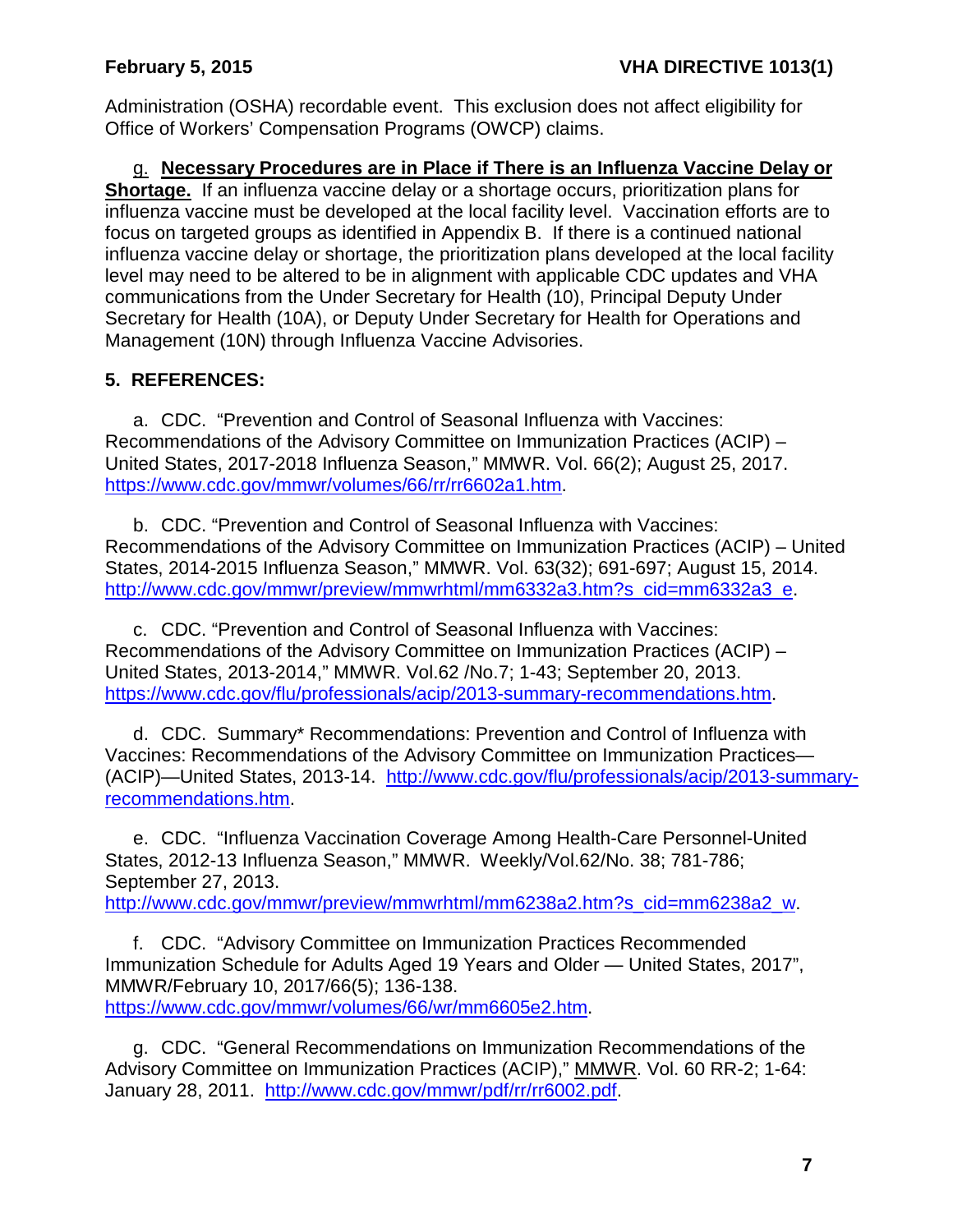h. CDC. "Influenza Vaccination of Healthcare Personnel," MMWR. Vol. 55 RR-2; 1- 16; February 24, 2006. [http://www.cdc.gov/mmwr/PDF/rr/rr5502.pdf.](http://www.cdc.gov/mmwr/PDF/rr/rr5502.pdf)

i. CDC. "Antiviral Agents for the Treatment and Chemoprophylaxis of Influenza Recommendations of the Advisory Committee on Immunization Practices (ACIP)". MMWR. Vol.60 RR-1; 1-28; January 21, 2011.

<http://www.cdc.gov/mmwr/pdf/rr/rr6001.pdf> or CDC Influenza Antiviral Medications Summary for Clinicians at [https://www.cdc.gov/flu/professionals/antivirals/summary](https://www.cdc.gov/flu/professionals/antivirals/summary-clinicians.htm)[clinicians.htm.](https://www.cdc.gov/flu/professionals/antivirals/summary-clinicians.htm)

j. CDC. Inactivated Influenza Vaccine, Vaccine Information Statement at [http://www.cdc.gov/vaccines/hcp/vis/vis-statements/flu.html.](http://www.cdc.gov/vaccines/hcp/vis/vis-statements/flu.html)

k. CDC. Live Intranasal Influenza Vaccine, Vaccine Information Statement at [http://www.cdc.gov/vaccines/hcp/vis/vis-statements/flulive.html.](http://www.cdc.gov/vaccines/hcp/vis/vis-statements/flulive.html)

l. CDC. Influenza (Flu) at [http://www.cdc.gov/flu/.](http://www.cdc.gov/flu/)

m. Public Health Information from VA. Influenza (Flu) at [http://www.publichealth.va.gov/flu/.](http://www.publichealth.va.gov/flu/)

n. VA Handbook 5019, Part V, Occupational Health Services, at [http://vaww.va.gov/vapubs/viewPublication.asp?Pub\\_ID=227&FType=2.](http://vaww.va.gov/vapubs/viewPublication.asp?Pub_ID=227&FType=2) *NOTE: This is an internal VA Web site that is not available to the public.*

o. VA Influenza Manual at [http://vaww.publichealth.va.gov/flu.](http://vaww.publichealth.va.gov/flu) *NOTE: This is an internal VA Web site that is not available to the public.*

p. VHA Handbook 1004.01, Informed Consent for Clinical Treatments and Procedures, at [http://vaww1.va.gov/vhapublications/ViewPublication.asp?pub\\_ID=2055.](http://vaww1.va.gov/vhapublications/ViewPublication.asp?pub_ID=2055) *NOTE: This is an internal VA Web site that is not available to the public.* 

q. VHA Clinical Preventive Services Guidance Statements available at [http://vaww.prevention.va.gov/Guidance\\_on\\_Clinical\\_Preventive\\_Services.asp.](http://vaww.prevention.va.gov/Guidance_on_Clinical_Preventive_Services.asp) (navigate to current year's Influenza Immunization Guidance Statement from this page). *NOTE: This is an internal VA Web site that is not available to the public.*

r. U.S. Department of Labor, OSHA, Regulations (Title 29 Code of Federal Regulations (CFR) 1904.5( Determination of Work-relatedness,) at [http://www.osha.gov/pls/oshaweb/owadisp.show\\_document?p\\_table=STANDARDS&p\\_i](http://www.osha.gov/pls/oshaweb/owadisp.show_document?p_table=STANDARDS&p_id=9636) [d=9636.](http://www.osha.gov/pls/oshaweb/owadisp.show_document?p_table=STANDARDS&p_id=9636)

s. 42 United States Code, Chapter 6A, Subchapter XIX, Part I (National Vaccine Program), and Part II (National Vaccine Injury Compensation Program), <http://www.hrsa.gov/vaccinecompensation/authoringleg.pdf>**.**

t. 42 CFR part 483 (Centers for Medicare and Medicaid Services, Department of Health and Human Services, Requirements for States and Long Term Care Facilities).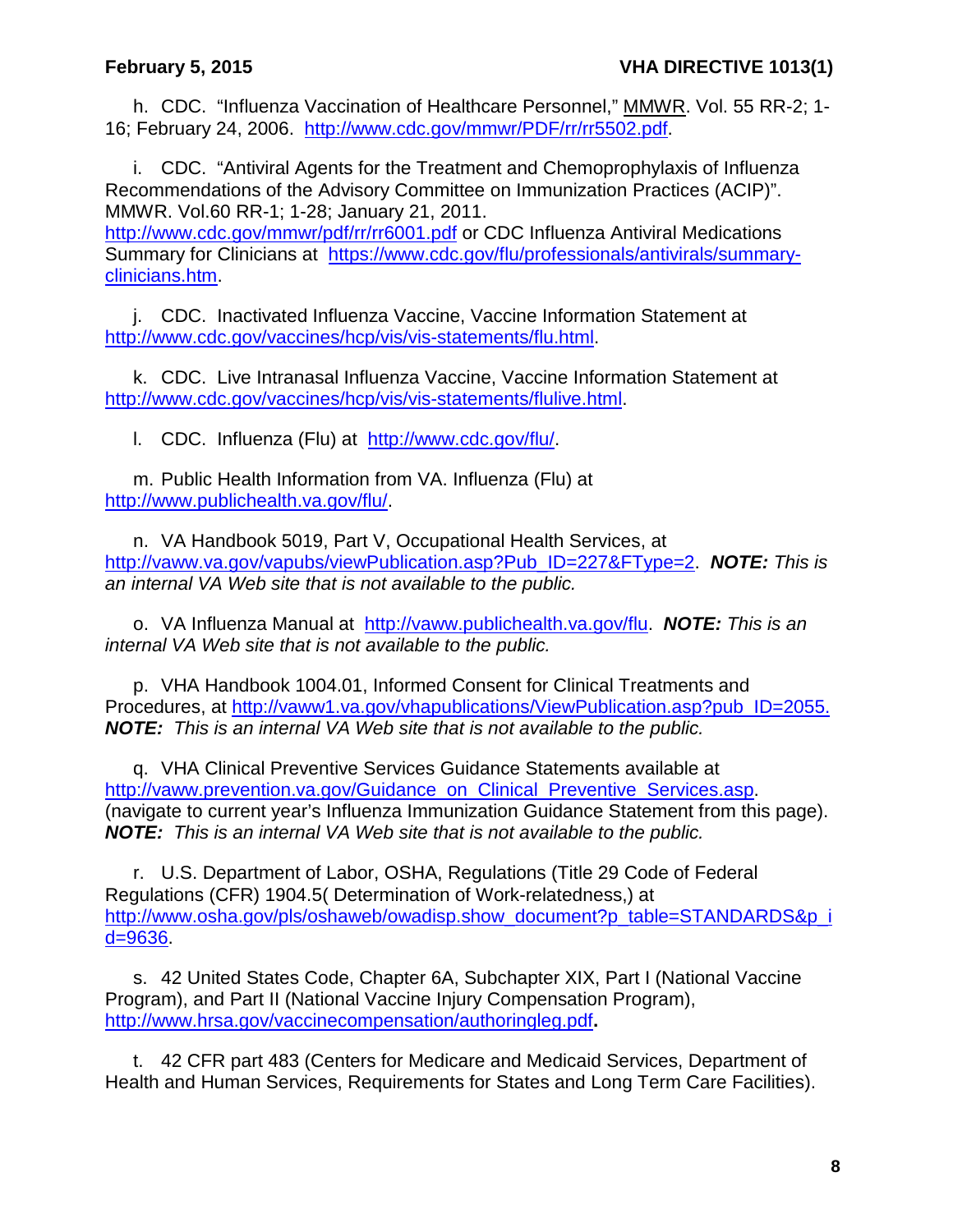### <span id="page-10-1"></span><span id="page-10-0"></span>**INFLUENZA VACCINE AND ANTIVIRAL MEDICATIONS WITH ACTIVITYAGAINST SEASONAL INFLUENZA VIRUSES**

### **1. ANNUAL INFLUENZA VACCINATION**

Annual influenza vaccination is recommended for all persons aged 6 months or older. For the 2017-18 season, quadrivalent and trivalent influenza vaccines will be available. Inactivated influenza vaccines (IIVs) will be available in trivalent (IIV3) and quadrivalent (IIV4) formulations. Recombinant influenza vaccine (RIV) will be available in trivalent (RIV3) and quadrivalent (RIV) formulations. Live attenuated influenza vaccine (LAIV4) is not recommended for use during the 2017-18 season. These influenza vaccines are to be given in alignment with the package inserts provided by manufacturers, Center for Disease Control and Prevention (CDC) recommendations, and any Veterans Health Administration (VHA) communications from the Under Secretary for Health pertinent to influenza vaccines for the current influenza season. *NOTE: Information pertinent to influenza vaccines can be found in Department of Veterans Affairs (VA) Influenza Manual at [http://vaww.publichealth.va.gov/flu/.](http://vaww.publichealth.va.gov/flu/) This is an internal VA Web site that is not available to the public. Health care providers must give the most current and appropriate Vaccine Information Statements (VIS), developed by CDC, to patients, parents, legal representatives, health care personnel, and volunteers prior to administration of either vaccine.* 

### **2. INACTIVATED INFLUENZA VACCINE (IIV)**

a. IIVs as a class include trivalent inactivated influenza vaccines and quadrivalent inactivated influenza vaccine. Trivalent influenza vaccine formulations contain two influenza A virus strains and one influenza B virus strain. Quadrivalent influenza vaccine formulations contain the same strains as trivalent vaccines, but also contain a second B virus strain. Each annual seasonal influenza vaccine is formulated to protect against influenza viruses most likely to cause disease during the season (e.g., 2017-28) U.S. trivalent influenza vaccines will be an A/Michigan/45/2015[H1N1] pdm09-like virus, an A/Hong Kong/4801/2014[H3N2]-like virus and a B/Brisbane/60/2008-like virus [Victoria lineage] and quadrivalent influenza vaccines will contain these three viruses and an additional influenza B virus, a B/Phuket/3073/2013-like virus [Yamagata lineage]. For the 2017-18 annual vaccination program, there is no preference expressed for one influenza vaccine product over another for persons whom more than one licensed recommendation product is available. *NOTE: Each influenza season there are multiple manufacturers of influenza vaccine available in the U.S. The CDC maintains a list of all currently FDA approved influenza vaccines (with brand name, type of vaccine, presentation, age indications, and presence of latex or mercury (from thimerosal) at https://www.cdc.gov/flu/protect/vaccine/vaccines.htm.*

- b. IIV is administered annually.
- c. IIV has vaccine virus strains updated annually.
- d. IIV contains noninfectious virus (i.e., inactivated, killed).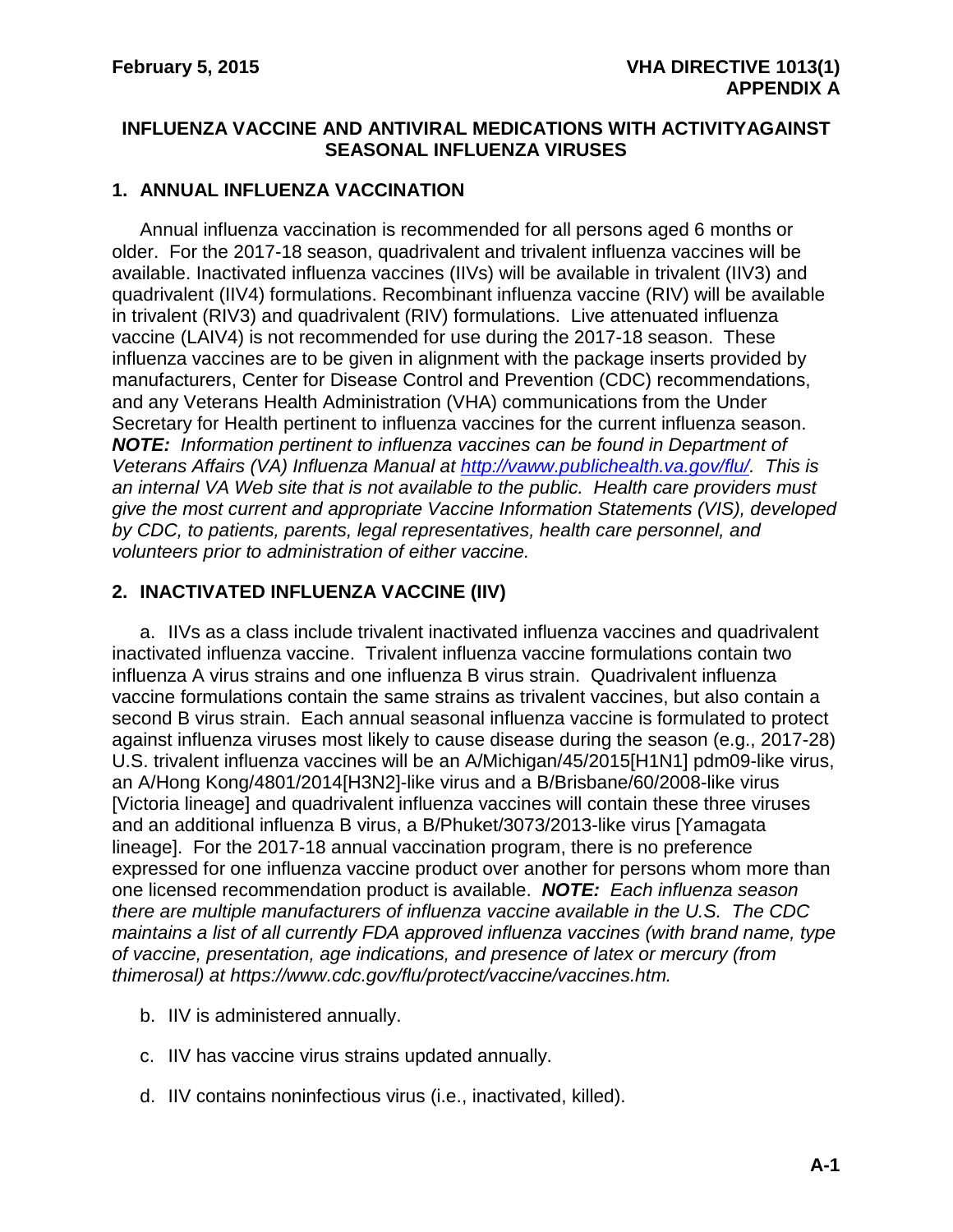e. IIV is given by injection with a needle.

(1) An intradermally administered IIV preparation, Fluzone® Intradermal (Sanofi Pasteur) was licensed in May 2011. This vaccine is indicated for persons 18 years through 64 years of age and contains less antigens than intramuscular IIV preparations and is in a smaller volume. The vaccine is administered intradermally via a single-dose, prefilled microinjection syringe. *NOTE: The preferred site for administration is over the deltoid muscle. Currently, there is no preferential recommendation to use this vaccine as opposed to other FDA-approved inactivated vaccines for this age group.*

(2) All other IIV formulations are to be administered intramuscularly. *NOTE: Adults and older children need to be vaccinated in the deltoid muscle. Consideration needs to be given to using a needle length of at least 1 inch, because shorter needles may not penetrate muscle tissue in certain adults and older children. Infants and young children*  less than 12 months should be vaccinated in the anterolateral aspect of the thigh using *a needle length of 7/8 – 1 inch.*

f. IIV cannot cause influenza.

g. IIV can be co-administered with influenza antivirals.

h. IIV can be administered in the presence of minor illnesses with or without fever.

*NOTE: Influenza vaccine can be administered in this situation. This is and has been so stated in CDC recommendations for administration of influenza vaccine.*

i. IIV usage for those who have experienced Gullian-Barré Syndrome (GBS) is an issue.

(1) Whether influenza vaccination specifically might increase the risk for recurrence of GBS is unknown. However, as a precaution, persons who are not at high risk for severe influenza complications and who are known to have experienced GBS within 6 weeks of receipt of an influenza vaccine generally should not be vaccinated. As an alternative, physicians might consider using influenza antiviral chemoprophylaxis for these persons.

(2) Although data are limited, the established benefits of influenza vaccination might outweigh the risks for many persons who have a history of GBS and who are also at high risk for severe complications from influenza.

j. CDC recommendations indicate that IIV can be simultaneously administered with other vaccines; however, co-administration with other vaccines has been evaluated systematically only among adults who received pneumococcal polysaccharide vaccine or zoster vaccine. Vaccines administered simultaneously should not be mixed together in the same syringe and different administration sites should be used.

k. Moderate or severe acute illness with or without fever is a precaution for IIV. This precaution avoids causing diagnostic confusion between manifestations of the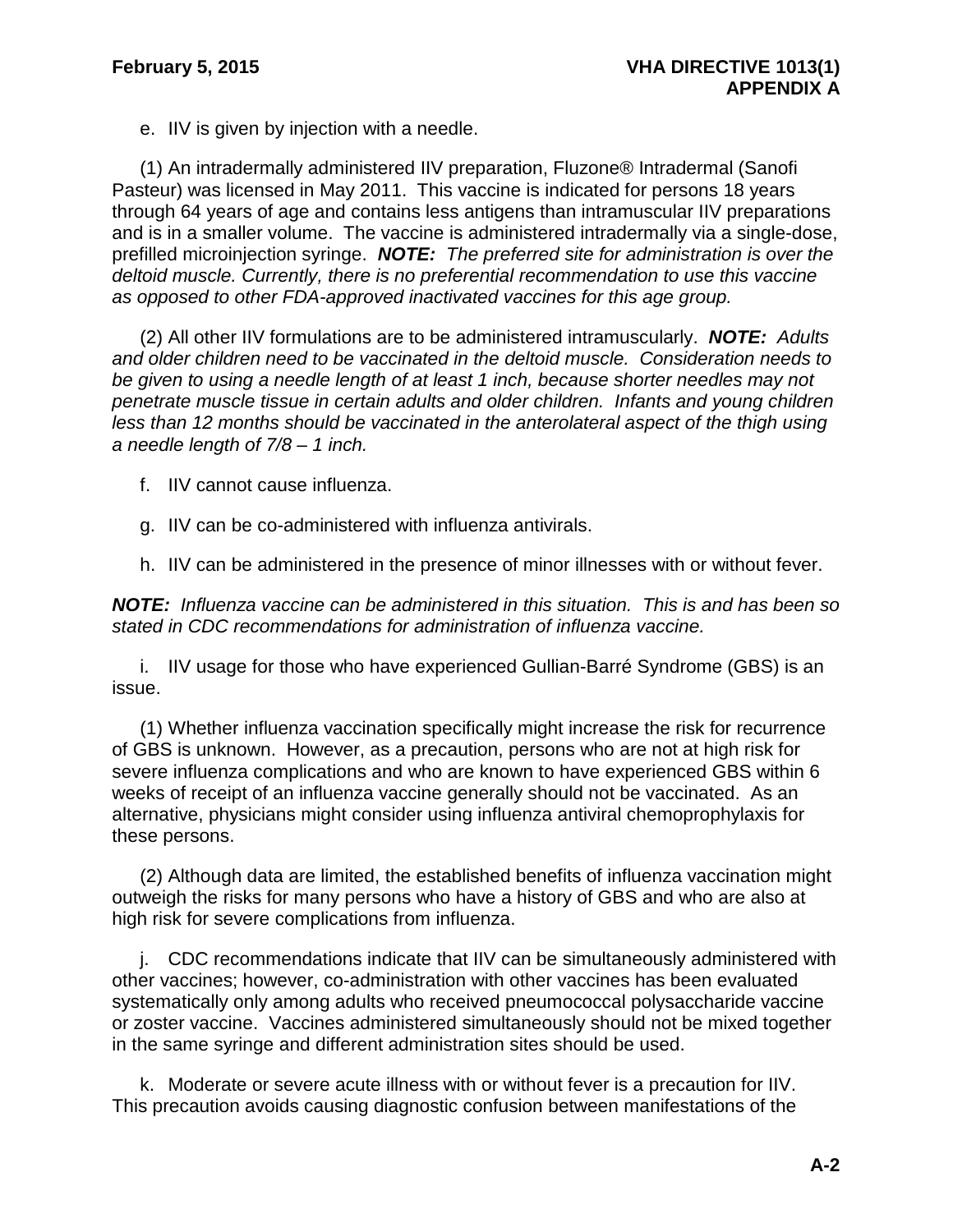underlying illness and possible adverse effects of superimposing adverse effects of the vaccine on the underlying illness. *NOTE: If there is more than minor illness, then usually people are not vaccinated until their symptoms abate. However, individuals experiencing moderate or severe illness, need to be clinically evaluated to consider what effect the potential harms of not being vaccinated and potentially becoming ill with influenza would have on the individual. Concerns that the vaccine may not be effective in the presence of moderate or severe illness depends also on what the illness is and must be evaluated in light of any potential harms of not vaccinating. Therefore, it makes administration of influenza vaccine a precaution in these individuals calling for a clinical evaluation and decision making. This is and has been so stated in CDC recommendations.*

l. While IIV can be used for any person aged 6 months or older, including those who are healthy and those with chronic medical conditions, live attenuated influenza vaccine (LAIV) currently is recommended only for healthy, non-pregnant persons aged 2 years to 49 years of age. Because of this difference, persons who should be vaccinated with IIV include:

(1) Children aged 6 months to less than 2 years of age.

(2) Persons aged 50 years and older. For the subset of persons 65 years of age or older, the FDA has approved an IIV with a higher hemagglutinin (HA) antigen concentration (Fluzone*®* High-Dose [Sanofi Pasteur]). Currently, there is no preferential recommendation to use this vaccine as opposed to other FDA-approved inactivated influenza vaccines for this age group. The decision to use this vaccine should be as the result of a discussion between the health care provider and vaccine recipient. For the subset of persons 50 years to 64 years of age, the newly approved intradermally administered IIV preparation can be given (it is licensed for ages 19-64); again, there is no preferential recommendation to use this vaccine as opposed to other FDA-approved vaccines used in this age group.

(3) Children and adolescents (aged 6 months to 18 years) who are receiving longterm aspirin therapy and who, therefore, might be at risk for experiencing Reye's syndrome after influenza virus infection. *NOTE: The goal is to keep children and adolescents who are on long term aspirin therapy from getting influenza because if they do get influenza they run the risk of developing Reye Syndrome. This is and has been so stated in CDC recommendations for administration of influenza vaccine.*

(4) Women who are pregnant during the influenza season.

(5) Adults and children who have chronic pulmonary (including asthma), cardiovascular (except hypertension), renal, hepatic, neurological or neuromuscular conditions, hematological or metabolic disorders (including diabetes mellitus).

(6) Adults and children who are immunosuppressed, including immunosuppression caused by medications or by human immunodeficiency virus.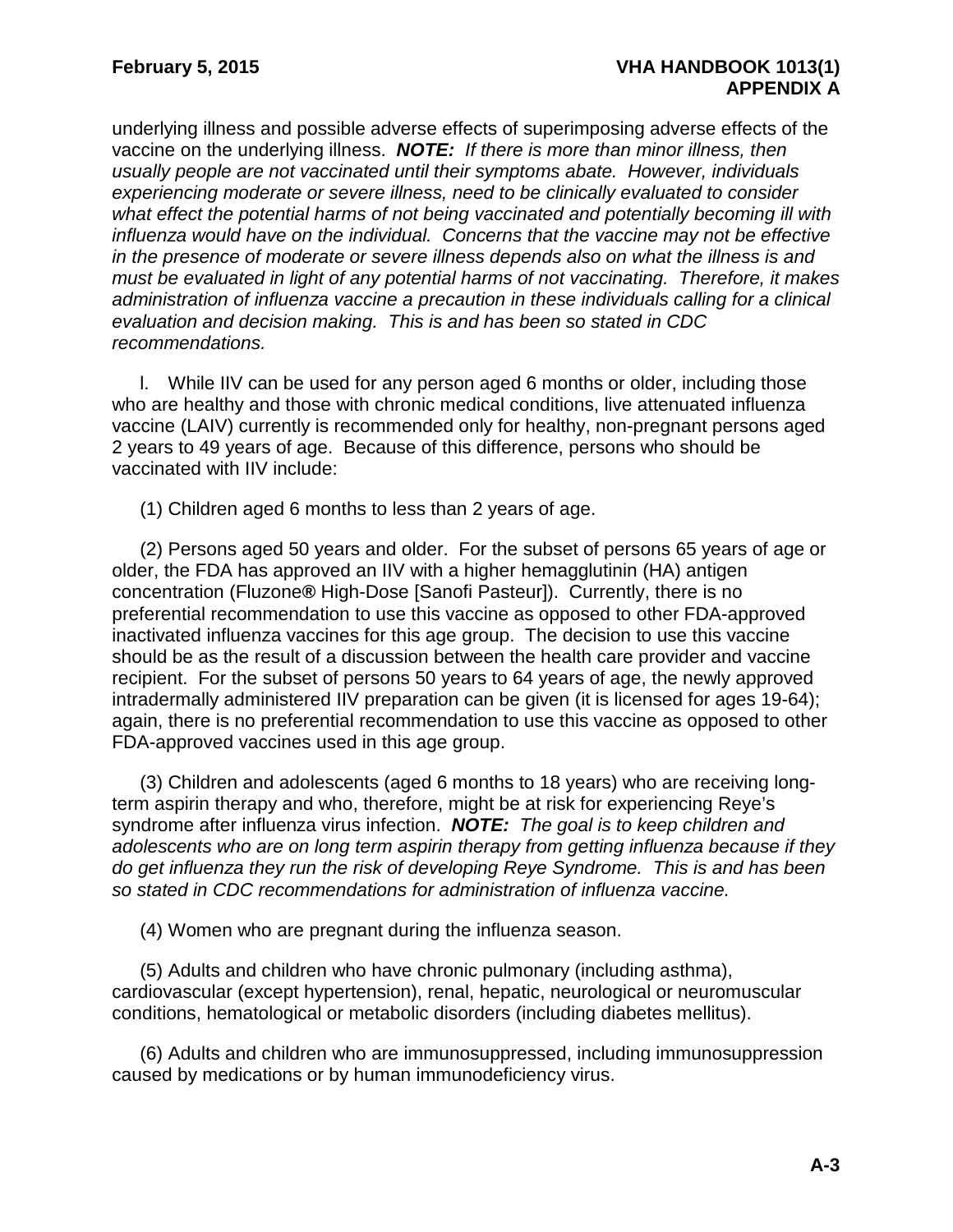(7) Residents of Community Living Centers, nursing homes and other long-term care facilities.

(8) Family members, health care personnel, and others who have close contact with immunosuppressed persons requiring a protected environment (e.g., hematopoietic stem cell transplant recipients).

m. Persons who should not be vaccinated with IIV include:

(1) Children less than 6 months of age.

(2) Persons. with a previous severe allergic reaction to influenza vaccine, regardless of the component suspected of being responsible for the reaction. *NOTE: Hypersensitivity to eggs and egg proteins has been listed as a contraindication to receipt of influenza vaccine on many manufacturer's package inserts. However, several recent studies have documented safe receipt of IIV in persons with egg allergy and recent revisions of some IIV package inserts note that only a severe allergic reaction (e.g., anaphylaxis) to egg protein is a contraindication. With the exceptions of recombinant IIV and cell culture trivalent IIV, currently available influenza vaccines are prepared by propagation of virus in embryonated eggs, however only RIV is considered totally egg-free. For the 2017-2018 season CDC has provided specific, detailed guidance and additional safety precautions on the administration of IIV to individuals who have egg allergies of various levels of severity. See* <http://www.cdc.gov/mmwr/preview/mmwrhtml/rr6207a1.htm> and <http://www.cdc.gov/flu/professionals/acip/index.htm>

### **3. LIVE, ATTENUATED INFLUENZA VACCINE (LAIV)**

*NOTE: Though live attenuated influenza vaccine (LAIV4) is an FDA approved vaccine, it is not recommended by CDC's Advisory Committee for Immunization Practices for use during the 2017-2018 season due to concerns about its effectiveness against (H1N1) pdm09 viruses during the 2013-14 and 2015-16 seasons. The information below is for informational purposes.*

a. LAIV may be used for healthy non-pregnant persons 2 years to 49 years of age. NOTE: Since safety or effectiveness has not been established in persons with underlying medical conditions that confer a higher risk of influenza complications, it is generally stated for use in healthy, non-pregnant persons aged 2 years to 49 years of age (use of the term healthy in this recommendation refers to persons who do not have any of the underlying medical conditions that confer high risk for severe complications). As of the 2014-2015 influenza season, there is currently one LAIV available in the U.S.: FluMist®.

- b. LAIV is administered annually.
- c. LAIV is updated annually with vaccine virus strains.
- d. LAIV is administered intranasally by sprayer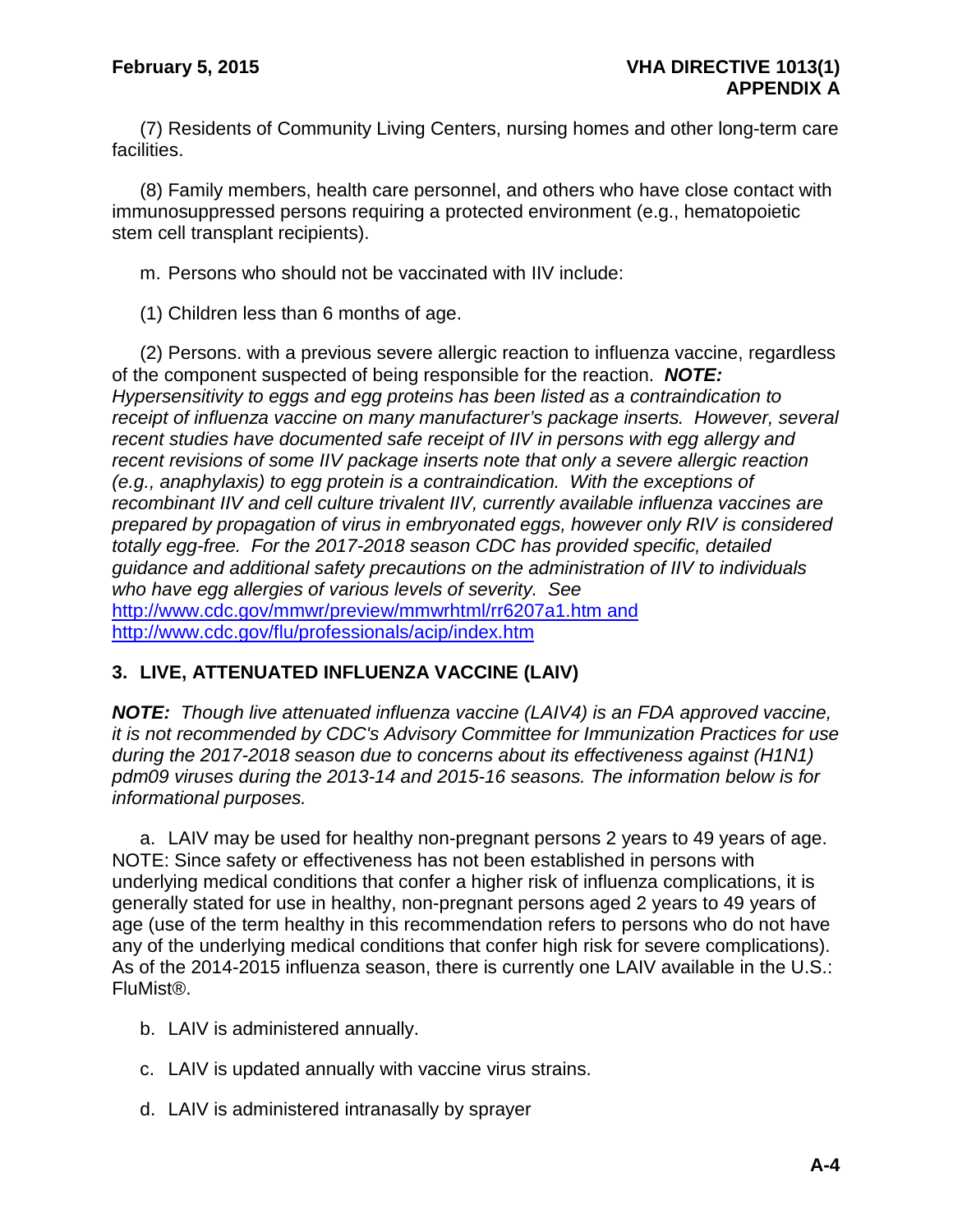e. LAIV contains live attenuated influenza viruses that have the potential to cause mild signs or symptoms related to mild virus infection from the attenuated virus (e.g., rhinorrhea, nasal congestion, fever, or sore throat).

f. LAIV can be administered to appropriate persons with minor acute illnesses (e.g., diarrhea or mild upper respiratory tract infection with or without fever). However, if nasal congestion is present that might impede delivery of the vaccine to the nasopharyngeal mucosa, deferral of administration needs to be considered until resolution of the illness, or TIV should be administered instead.

g. If the LAIV recipient sneezes after administration, the dose should not be repeated.

h. If influenza antiviral therapy has been taken, LAIV should not be administered until 48 hours after cessation of influenza antiviral therapy, and influenza antiviral medications should not be administered for 2 weeks after receipt of LAIV.

i. Persons receiving antivirals within the period 2 days before to 14 days after vaccination with LAIV should be revaccinated at a later date.

j. CDC recommendations indicate that LAIV can be simultaneously administered (on the same day) with other vaccines; however, co-administration has been evaluated systematically only among children aged 12 months to 15 months of age who received measles, mumps, and rubella or varicella vaccine. CDC further suggests that it may be prudent to space non-simultaneous vaccinations of LAIV and other live vaccines at least 4 weeks apart.

k. As a precautionary measure, health care personnel who receive LAIV need to avoid providing care to severely immunosuppressed patients requiring a protective environment (e.g., hematopoietic stem cell transplant recipients) for 7 days after vaccination.

l. Hospital visitors who received LAIV need to avoid contact with severely immunosuppressed persons requiring a protective environment (e.g., hematopoietic stem cell transplant recipients) for 7 days after vaccination.

m. Medical personnel at higher risk for influenza complications (including persons with underlying medical conditions placing them at higher risk or who are likely to be at risk, including pregnant women, persons with asthma, and persons aged 50 years or older) can administer LAIV.

n. LAIV should not be administered by severely immunosuppressed persons.

o. LAIV is an option for vaccination of healthy, non-pregnant persons aged 2 years to 49 years, including health care personnel and other close contacts of high-risk persons.

p. A moderate or severe illness with or without fever is a precaution for use of LAIV.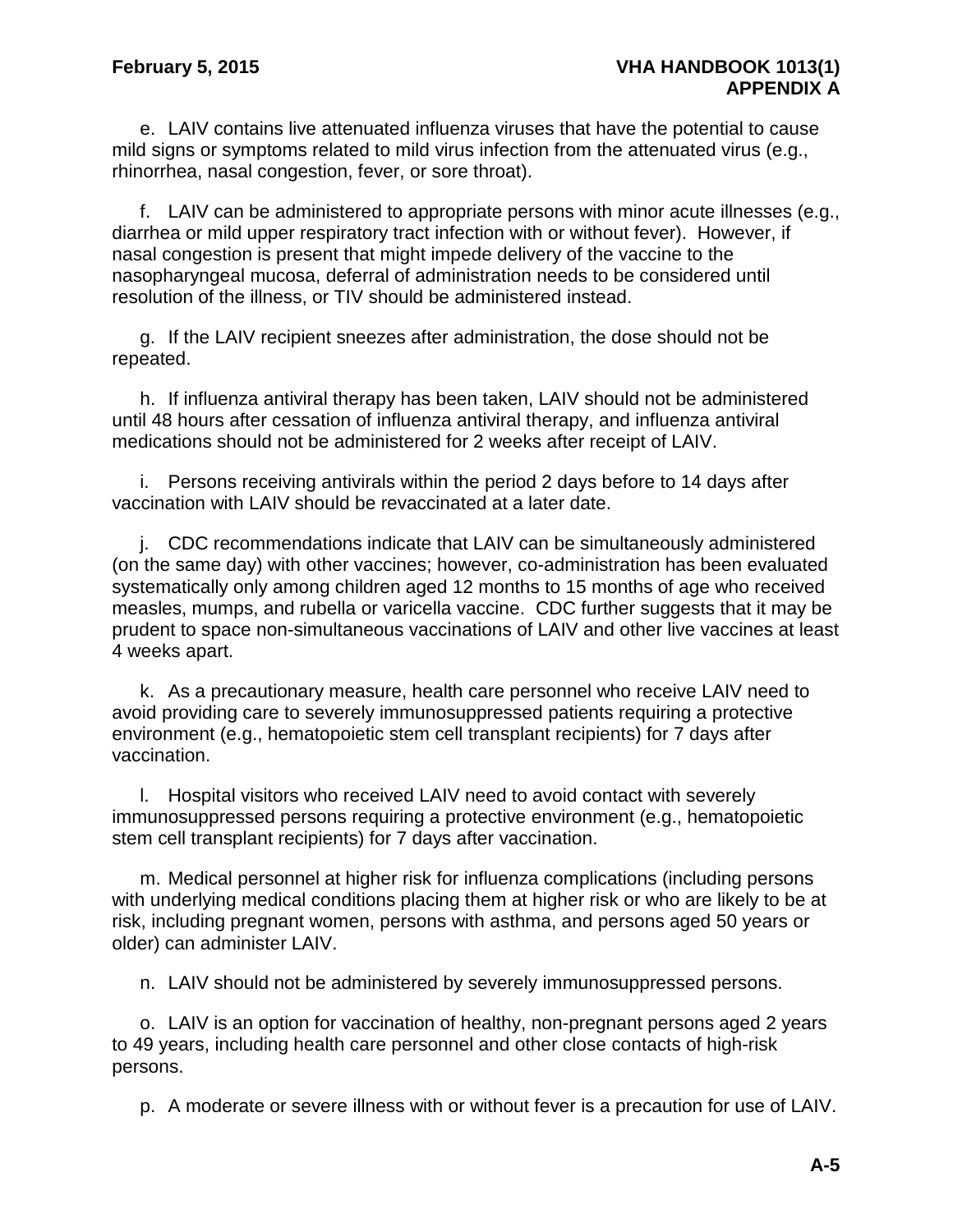q. Development of GBS within 6 weeks following a previous dose of influenza vaccine is considered to be a precaution for the use of influenza vaccines.

r. Persons who should not be vaccinated with LAIV include:

(1) Children less than 2 years of age.

(2) Persons aged 50 years or older.

(3) Persons with a previous severe allergic reaction to influenza vaccine, regardless of the component suspected for being responsible for the reaction.

(4) Persons with asthma.

(5) Adults and children who have chronic pulmonary, cardiovascular (except hypertension) renal, hepatic, neurological or neuromuscular conditions, hematological, or metabolic disorders (including diabetes mellitus).

(6) Adults and children who have immunosuppression (including immunosuppression caused by medications or by human immunodeficiency virus (HIV)).

(7) Children 2 years to 4 years of age whose parents or caregivers report that a health care provider has told them during the preceding 12 months that their child had wheezing or asthma, or whose health record indicates a wheezing episode has occurred during the preceding 12 months.

(8) Children or adolescents aged 6 months to 18 years receiving aspirin or other salicylates (because of the association of Reye's syndrome with wild-type influenza virus infection).

(9) Pregnant women.

(10) Close contacts of immunosuppressed persons who require a protected environment.

### **4. RECOMBINANT INFLUENZA VACCINE (RIV)**

a. As of the 2014-2015 influenza season, FluBlok® is the only RIV available for use in the U.S. RIV is manufactured without the use of eggs, and does not carry a contraindication for egg allergy.

b. RIV can be administered to persons with egg allergy of any severity who are aged 18 years and older and do not have other contraindications.

c. RIV is administered by intramuscular injection.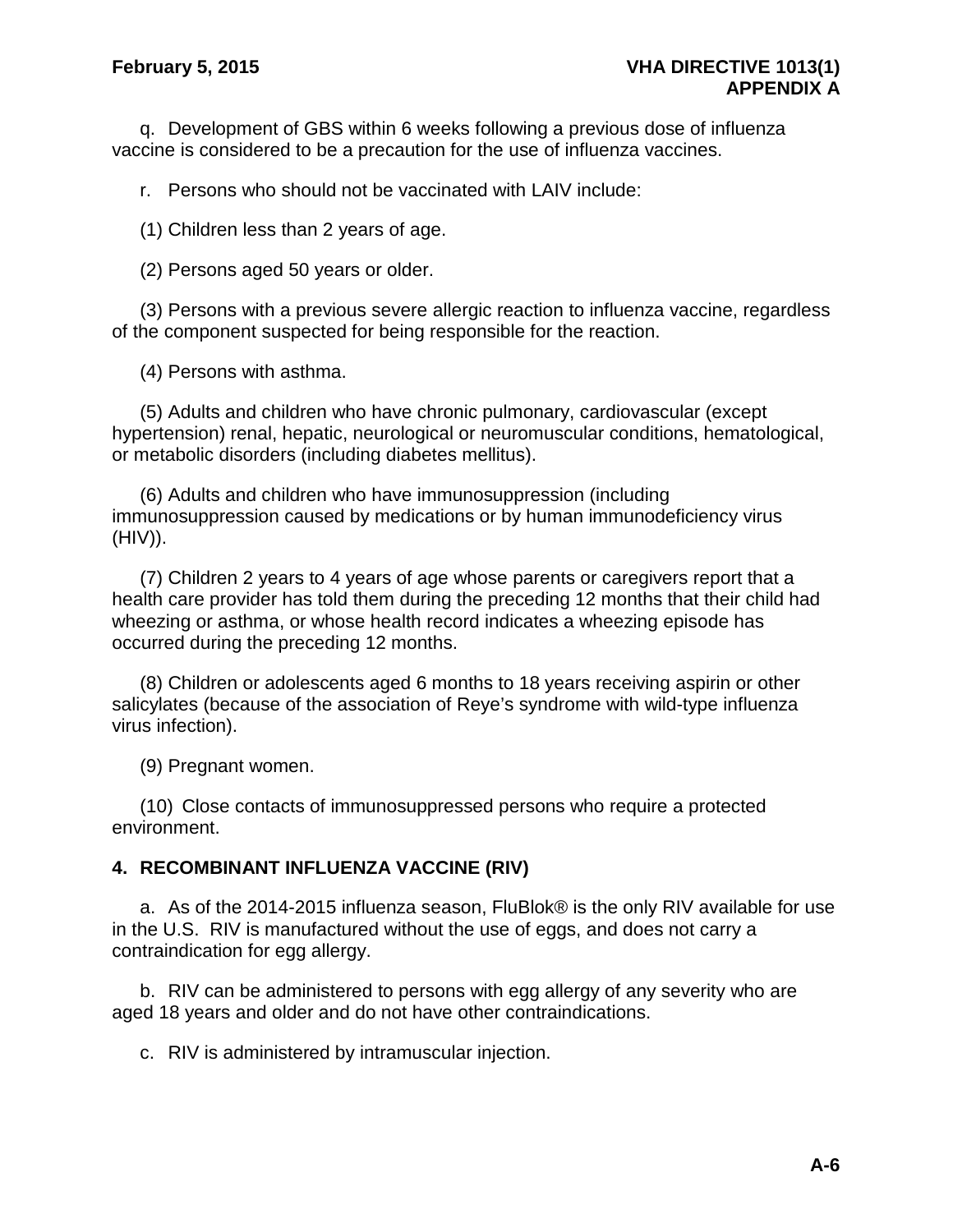d. Moderate or severe acute illness with or without fever is a general precaution for vaccination.

e. GBS within 6 weeks following a previous dose of influenza vaccine is considered a precaution for use of influenza vaccines.

f. RIV is currently not licensed for use in children younger than 18 years of age.

### **5. ANTIVIRAL MEDICATIONS WITH ACTIVITY AGAINST INFLUENZA VIRUSES**

a. Antiviral medications with activity against influenza viruses are useful adjuncts in the prevention of influenza and effective when used early in the course of illness for treatment and for chemoprophylaxis after an exposure to the influenza virus. These agents are not a substitute for vaccination, although they are critical adjuncts in preventing and controlling influenza.

b. In January 21, 2011, CDC published Antiviral Agents for the Treatment and Chemoprophylaxis of Influenza recommendations of the Advisory Committee on Immunization Practices (ACIP) (see [http://www.cdc.gov/flu/professionals/antivirals/index.htm\)](http://www.cdc.gov/flu/professionals/antivirals/index.htm) that included the following recommendations for use of antivirals for the prevention and control of influenza:

(1) Antiviral treatment is recommended as soon as possible for patients with confirmed or suspected influenza who have severe, complicated or progressive illness or who require hospitalization.

(2) Antiviral treatment is recommended as soon as possible for outpatients with confirmed or suspected influenza who are at higher risk for influenza complications on the basis of their age or underlying medical conditions; clinical judgment should be an important component of outpatient treatment decisions.

(3) Currently, recommended antiviral medications include oseltamivir and zanamivir, on the basis of the most recent data indicating that greater than 99 percent of currently circulating influenza virus strains are sensitive to these medications. Amantadine and rimantadine should not be used because of the high levels of resistance to these drugs among circulating influenza A viruses. Because antiviral resistance patterns can change over time, clinicians should monitor local antiviral resistance surveillance data.

(4) Oseltamivir may be used for treatment or chemoprophylaxis of influenza among infants less than 1 year of age when indicated.

(5) Antiviral treatment may be considered on the basis of clinical judgment for any outpatient with confirmed or suspected influenza who does not have known risk factors for severe illness if treatment can be initiated within 48 hours of illness onset

(6) Antiviral treatment is recommended as early as possible for pregnant women or women who are up to 2 weeks postpartum (including following pregnancy loss) with suspected or confirmed influenza.